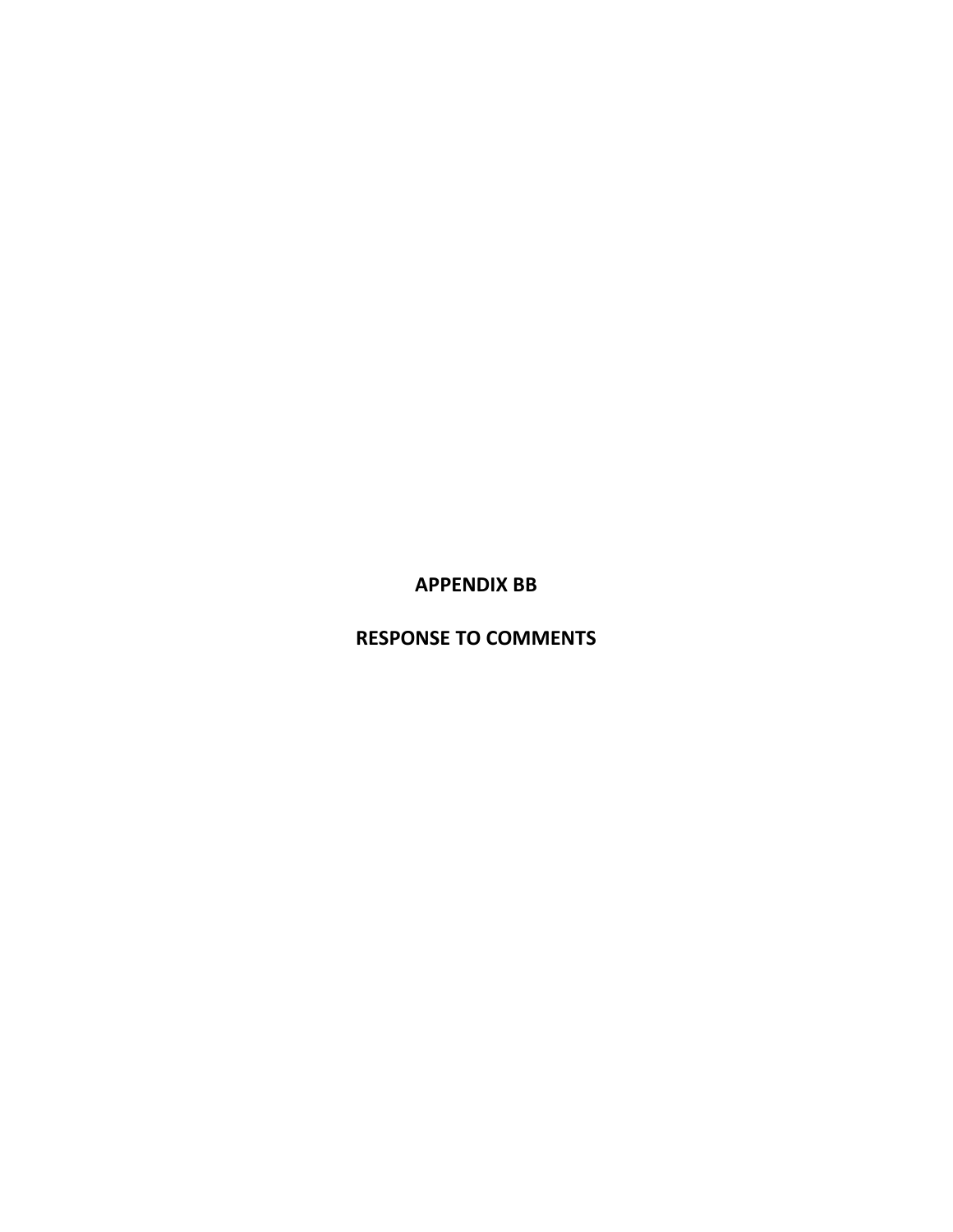## **APPENDIX BB RESPONSE TO COMMENTS**

This appendix includes responses to written comments on the *Initially Prepared 2011 Region C Water Plan* (IPP) that were received by the Region C Water Planning Group (RCWPG). This appendix also includes summaries of public comments provided at the May 25, 2010 Region C Water Planning Group Public Hearing on the Initially Prepared Plan and responses to those comments. Comments from state agencies (Texas Water Development Board and Texas Parks and Wildlife Department) are presented in full. Other comments are summarized. The full version of all comments is included in Appendix AA. A full transcript of the comments from the public meeting may be found at the end of Appendix AA and on the Region C web site.

# **TWDB Comments on Initially Prepared 2011 Region C Regional Water Plan**

## **LEVEL 1: Comments and questions must be satisfactorily addressed in order to meet statutory, agency rule, and/or contract requirements**.

## General Comments

1. Please confirm that the hydrologic and climate data was updated in the plan and whether the data used (2006‐2007) is the most recently available. *[Contract Exhibit "A", Task 1.b]*

**Response**: The precipitation data was updated in Figure 1.2 and the data used for Figures 1.5 and 1.6 were updated. The average annual runoff and average annual gross evaporation data for Figures 1.3 and 1.4 were not readily available and thus were not updated.

#### Chapter 2

2. Please include categories of water use by river basin for water user groups and wholesale water providers. *[Title 31 Texas Administrative Code (TAC) §357.7(a)(2)(A)(iv) and §357.7(a)(2)(B)]*

**Response**: Summary tables of demand split by county and basin were added to the end of Appendix G (for WUGs) and Appendix H (for WWPs).

3. Page 2.13, Table 2.4: The total of 501,886 acft/yr in 2060 appears to incorrectly total the data contained within the table for Collin County. Livestock demand has apparently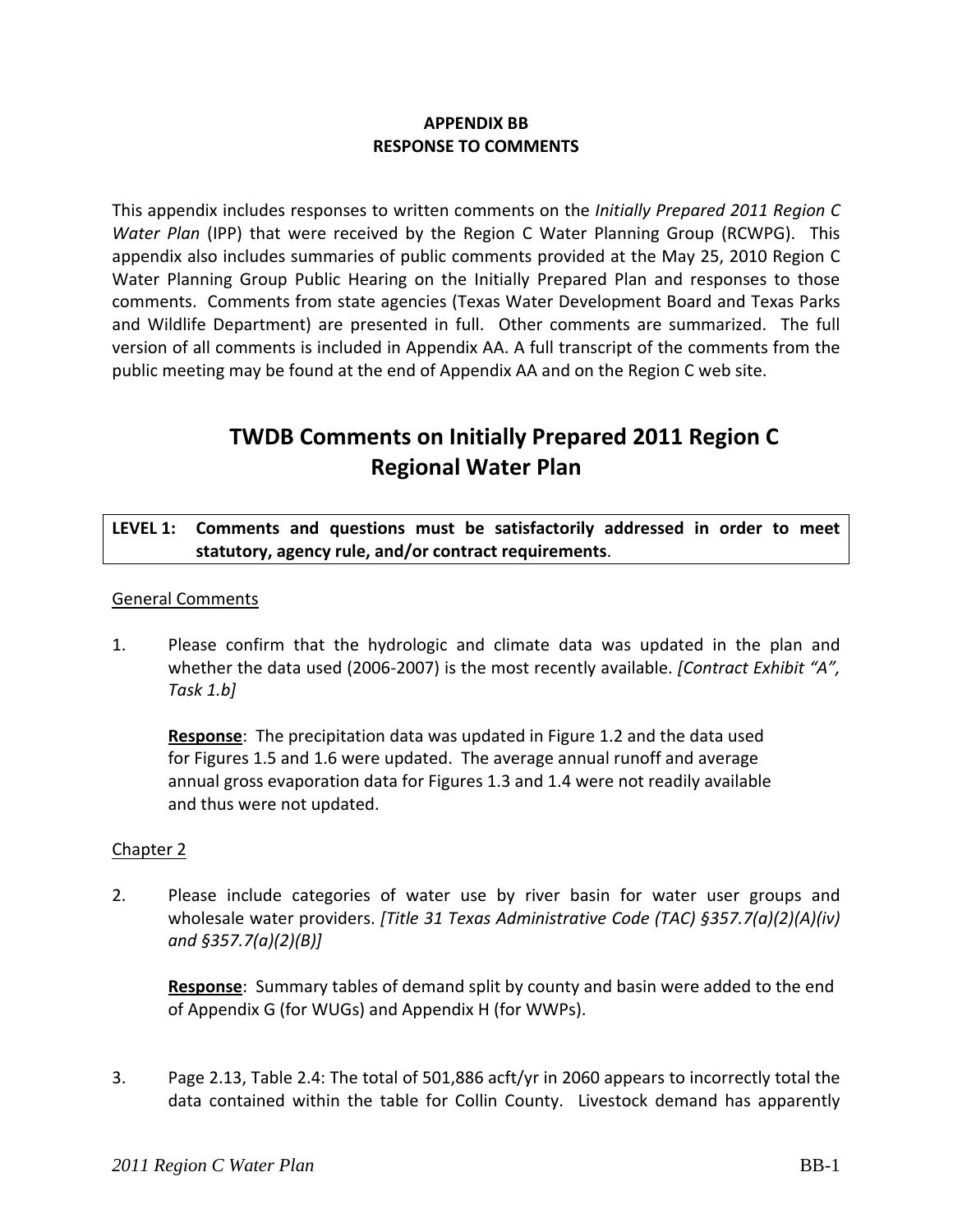been excluded from all totals. Please revise table to show correct totals in each decade (e.g. 502,770 acft/yr in 2060).

**Response**: Totals in Table 2.4 were corrected.

## Chapter 3

4. Please provide a statement regarding any water availability requirements promulgated by a county commissioners court pursuant to TWC §35.019, which in Region C applies to the Northern Trinity and Woodbine Aquifers Priority Groundwater Management Area. *[31 TAC §357.5(k)(1)(H)]*

**Response**: Statement has been added in the "Groundwater Availability" section of Chapter 3

5. Page 3.8, paragraph 5; page 3.12, paragraph 1 and others: The text indicates that the Sparta Aquifer supplies water to users in Region C, but the aquifer does not actually occur in the region. Please correct or remove references to the Sparta Aquifer.

**Response**: References to the Sparta Aquifer have been removed from Chapter 3 and Appendix I.

## Chapter 4

6. Please explain how the region considered emergency transfers of non‐municipal use surface water without causing unreasonable damage to the property of the non‐ municipal water rights holder pursuant to Texas Water Code §11.139. *[31 TAC §357.5(i)]*

**Response**: Clarification was added on page 4C.9, paragraph 3.

7. Please describe how third party impacts from voluntary redistributions of water and moving water including from rural and agricultural areas were considered, if applicable. *[31 TAC §357.7(a)(8)(G)]*

**Response**: Clarification was added on page 4C.9, paragraph 3.

8. Please include in the final plan quantitative reporting of impacts of potentially feasible water management strategies on agricultural resources, as appropriate. *[31 TAC §357.7(a)(8)(A)(iii)]*

**Response**: Clarification was added on page 4C.5, paragraph 1.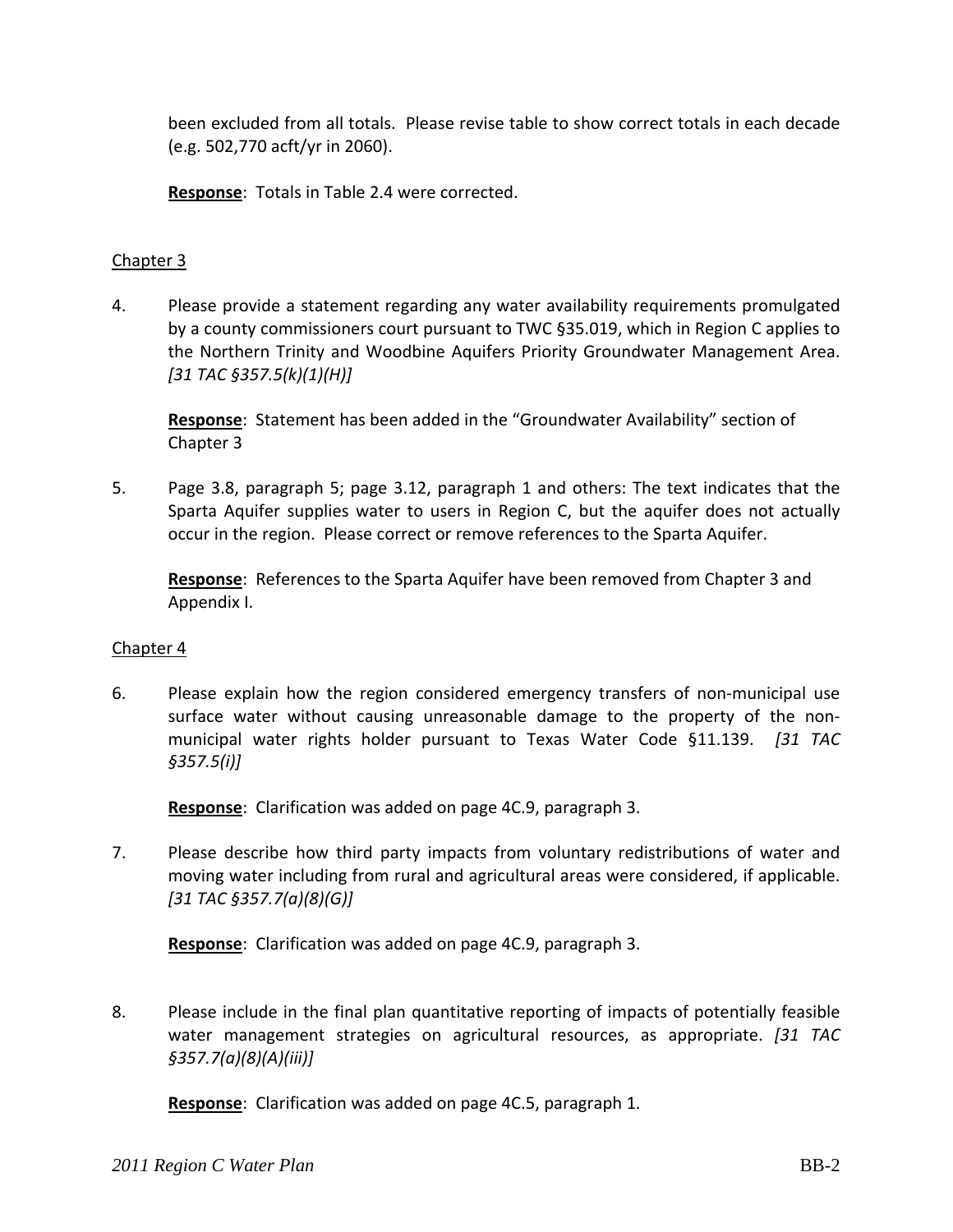## Chapter 6

9. Please include a summary of information regarding water loss audits specific to Region C. *[31 TAC§357.7 (a)(1)(M)]*

**Response**: Added Section 6.12 "Water Loss and Water Audit"

## Chapter 7

10. Please clarify in the plan whether or not water management strategies were adjusted for potential impacts to threatened or endangered species and those instances when mitigation of potential effects was selected instead. *[31 TAC* §*357.5(e)(1)]*

**Response**: Page 7.5 of the plan states, "All recommended strategies in Region C have been chosen with the possible effects on these threatened and endangered species in mind. For example, strategies that are likely to disturb threatened or endangered species habitat include mitigation allowancesthat set aside additional land for that habitat." Additional information on the impacts of water management strategies can be found in Appendix P.

#### Appendix Q

11. Page Q.14: Please revise cost estimates or justify why a 30‐year debt service period rather than the TWDB‐recommended 20‐year debt service period was used for evaluating water management strategies other than reservoirs. *[Contract Exhibit "C" Section 4.1.2]* 

**Response**: Justification has been added in Section Q‐3, first bullet item.

12. *(Attachment B)* Based on the information provided to date by the regional water planning groups, TWDB has also attached a summary, in spreadsheet format, of potential interregional conflicts, apparent water source over allocations, and apparent unmet water needs that were identified during the review of the online planning database and Initially Prepared Regional Water Plan. *[Additional TWDB comments regarding the general conformance of the online planning database (DB12) format and content to the Guidelines for Regional Water Planning Data Deliverables (Contract Exhibit D) are being provided by TWDB staff under separate cover as 'Exception Reports']*

**Response**: Initial Level 1 database comments have been resolved. Additional comments will continue to be addressed after this report is published.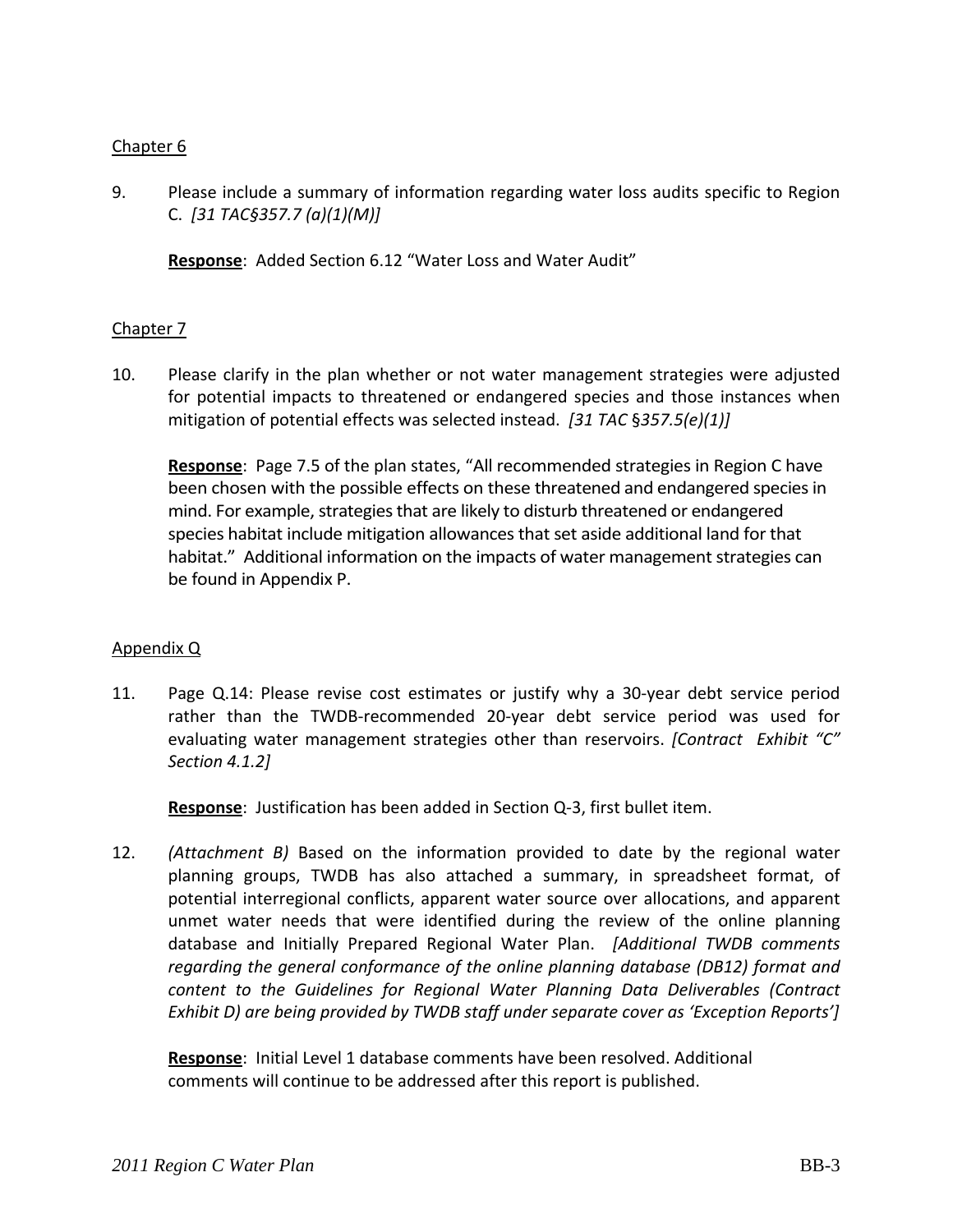#### **LEVEL 2: Comments and suggestions that might be considered to clarify or enhance the plan.**

#### Chapter 1

1. Page 1.96, paragraph 2: Please consider referencing Appendix M for baseline water quality conditions used to evaluate water management strategies.

**Response**: A reference to Appendix M has been added to page 1.98, paragraph 2.

## **Texas Parks & Wildlife Comments on Initially Prepared 2011 Region C Regional Water Plan**

1. Does the IPP include a quantitative reporting of environmental factors including the effects on environmental water needs and habitat?

**Response**: Qualitative impacts of strategies on environmental factors are presented in Appendix P. Where available, quantitative data was used to determine those qualitative impacts listed.

2. Does the IPP include a description of natural resources and threats to natural resources due to water quantity or quality problems?

**Response**: Yes. Section 1.8 is a Summary of Threats and Constraints to Water Supply, and Section 1.9 is a summary of Water‐Related Threats to Agricultural and Natural Resources.

3. Does the IPP discuss how these threats will be addressed?

**Response**: Chapter 7 presents, in general terms, a description of how the Plan is consistent with long‐term protection of natural resources.

4. Does the IPP describe how it is consistent with long-term protection of natural resources?

**Response**: Chapter 7 presents, in general terms, a description of how the Plan is consistent with long‐term protection of natural resources.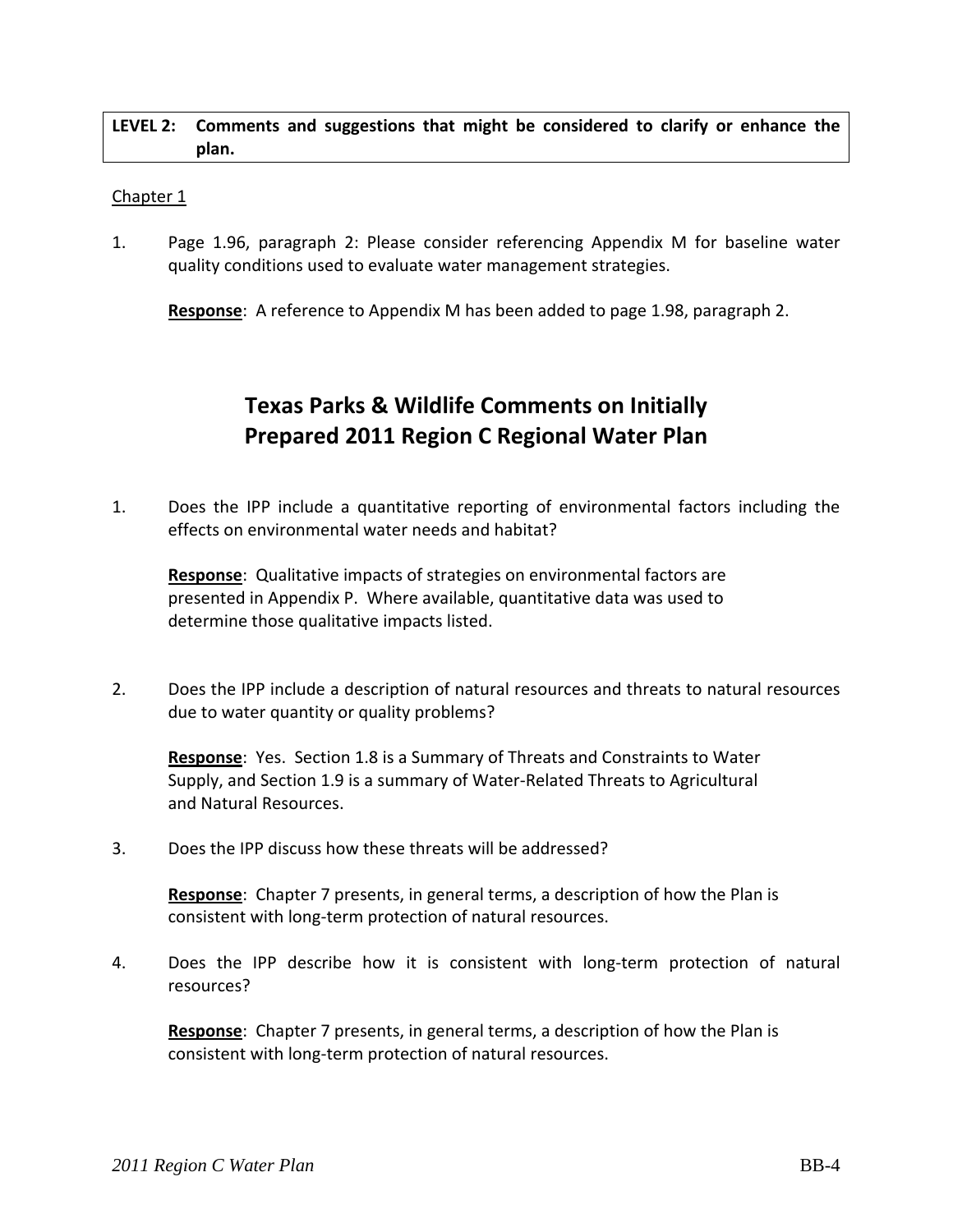5. Does the IPP include water conservation as a water management strategy? Reuse?

**Response**: Conservation and Reuse strategies account for 25% of the future water demand in Region C. Water conservation strategies were recommended for every municipal water user and for many of the non-municipal users. Reuse strategies are outlined in Table 6.6.

6. Does the IPP recommend any stream segments be nominated as ecologically unique?

**Response**: No. Region C recommends the formation of a Work Group to further clarify unresolved issues surrounding unique stream segments.

7. If the IPP includes strategies identified in the 2006 regional water plan, does it address concerns raised by TPWD in connection with the 2006 Water Plan.

**Response**: This appendix of the Final *2011 Region C Water Plan* only addresses specific comments made on the *2011 Initially Prepared Region C Water Plan*, not comments on any previous reports.

8. Some amount of quantitative report of impacts to environmental factors for the major water management strategies is included in the plan. However, it appears the quantitative reporting has changed little from the 2006 plan. TPWD recognizes that this is likely due to different priorities and funding allocations during this planning cycle. Nevertheless, in the future, there is a need to update the quantitative reporting in the plan by incorporating available environmental data for each water management strategy. The Ralph Hall Reservoir and the Lower Bois d'Arc Creek Reservoir are both in the permitting phase of development. When environmental data becomes available for these projects it should be included in the quantitative analysis. This may include detailed biological and habitat information, as well as changes to water quantity and water quality.

**Response**: To the extent that information was available, Appendix P was updated to show qualitative information for Ralph Hall and Lower Bois D' Arc Reservoir.

9. The plan describes the natural resources in the region and briefly discusses threats to those resources from water management strategies in Chapters 1, 5 and 7. No detailed information is provided on how these threats will be addressed. Even though many of the threats will likely not be addressed until the permitting processes. However, there is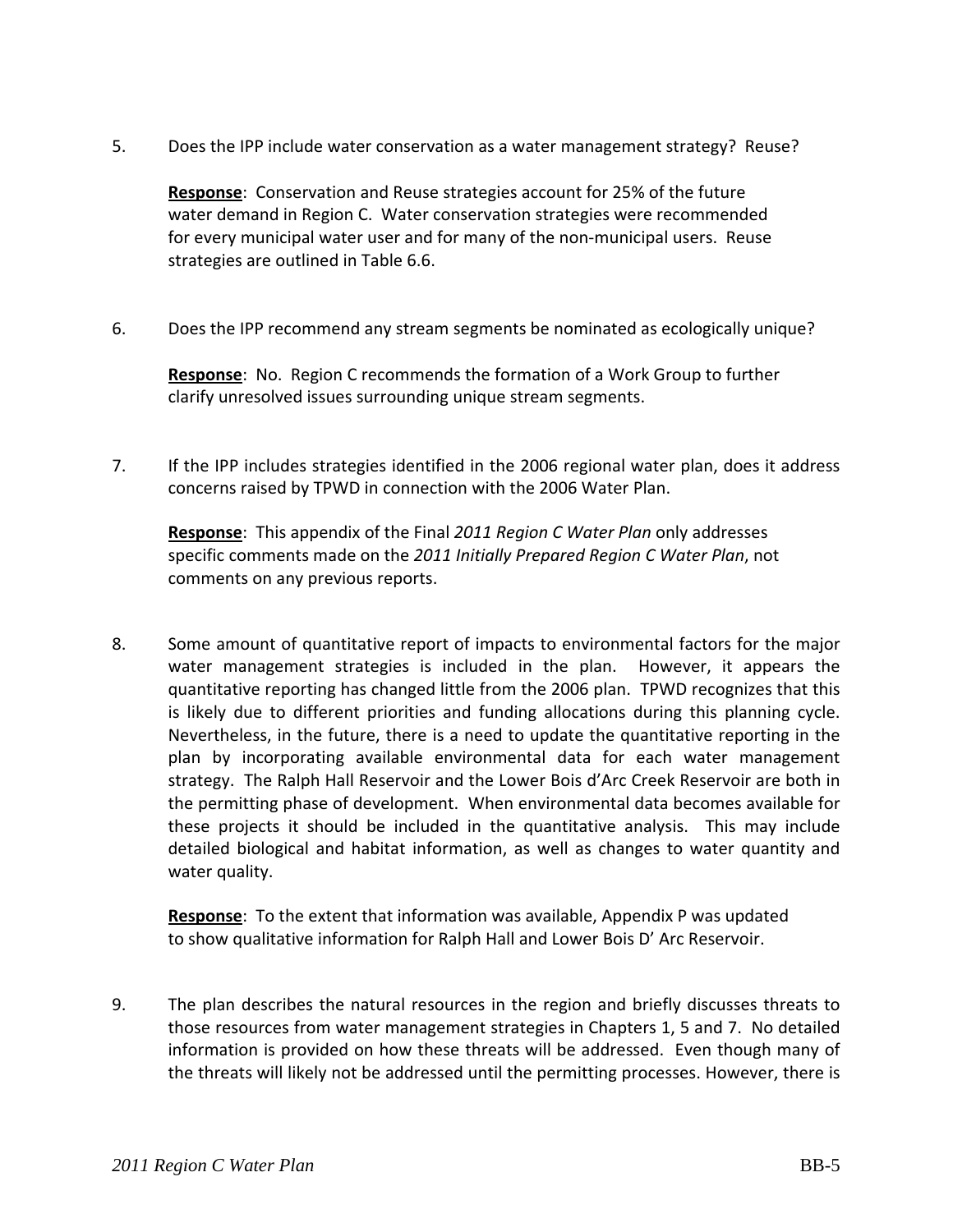a need to understand the threats to natural resources prior to the permitting process in order to better evaluate which water management strategies to include in the plan.

**Response**: The information presented in the plan fulfills the requirements of the planning regulations and is sufficient to provide understanding of the threats to natural resources for the evaluation of strategies. More detailed analysis will be developed during the permitting process, and the cost of developing such information is included in cost estimates.

10. The transport of invasive species and toxic algae through interbasin transfers is not included as a threat to natural resources. Golden alga (*Prymnesium parvum*) and zebra mussels (*Dreissana polymorpha*) are both found in Lake Texoma. Zebra mussels have already been identified in West Prong Sister Grove Creek upstream of Lake Lavon due to an interbasin transfer from Lake Texoma. Fish kills from golden alga toxin are increasing throughout the Brazos River Basin and portion of Lake Texoma in the Red River Basin. For this reason, the importation of invasive species and toxic algae through interbasin transfers should be included as threats to natural resources. There is also a need to develop strategies for minimizing the impacts associated with transporting water from areas that are known to have invasive species or toxic algal species.

**Response**: A discussion on invasive species has been added on page 1.86

11. Marvin Nichols Reservoir is a recommended Water Management Strategy, but it covers a slightly different footprint than in the 2006 Regional Water Plan. This new footprint is qualitatively described as causing fewer impacts to bottomland hardwoods (page 4D.8). However, the new footprint does not appear to be reflected in the map (Figure 4D.1) or the quantification of inundated acreage on page 4D.8 (both of which are identical to the 2006 plan). TPWD supports the avoidance of bottomland hardwoods, but, pending additional details on the new footprint, continues to have significant concerns regarding the impacts to fish and wildlife posted by Marvin Nichols Reservoir.

**Response**: The IPP was in error when it stated that the footprint of Marvin Nichols Reservoir had changed since the last plan. That statement was inadvertently left in from the text of the 2006 Region C Plan. To clarify, Marvin Nichols Reservoir footprint did change between the 2001 Region C Plan and the 2006 Region C Plan, but has not change since the 2006 Region C Plan. We apologize for this error and the confusion it caused, and we appreciate TPWD for pointing this out so it could be corrected in the final 2011 Region C Plan.

12. Much of this planning cycle was devoted to advancing water conservation in Region C. TPWD is pleased to see Region C play an active role in the Water Conservation Advisory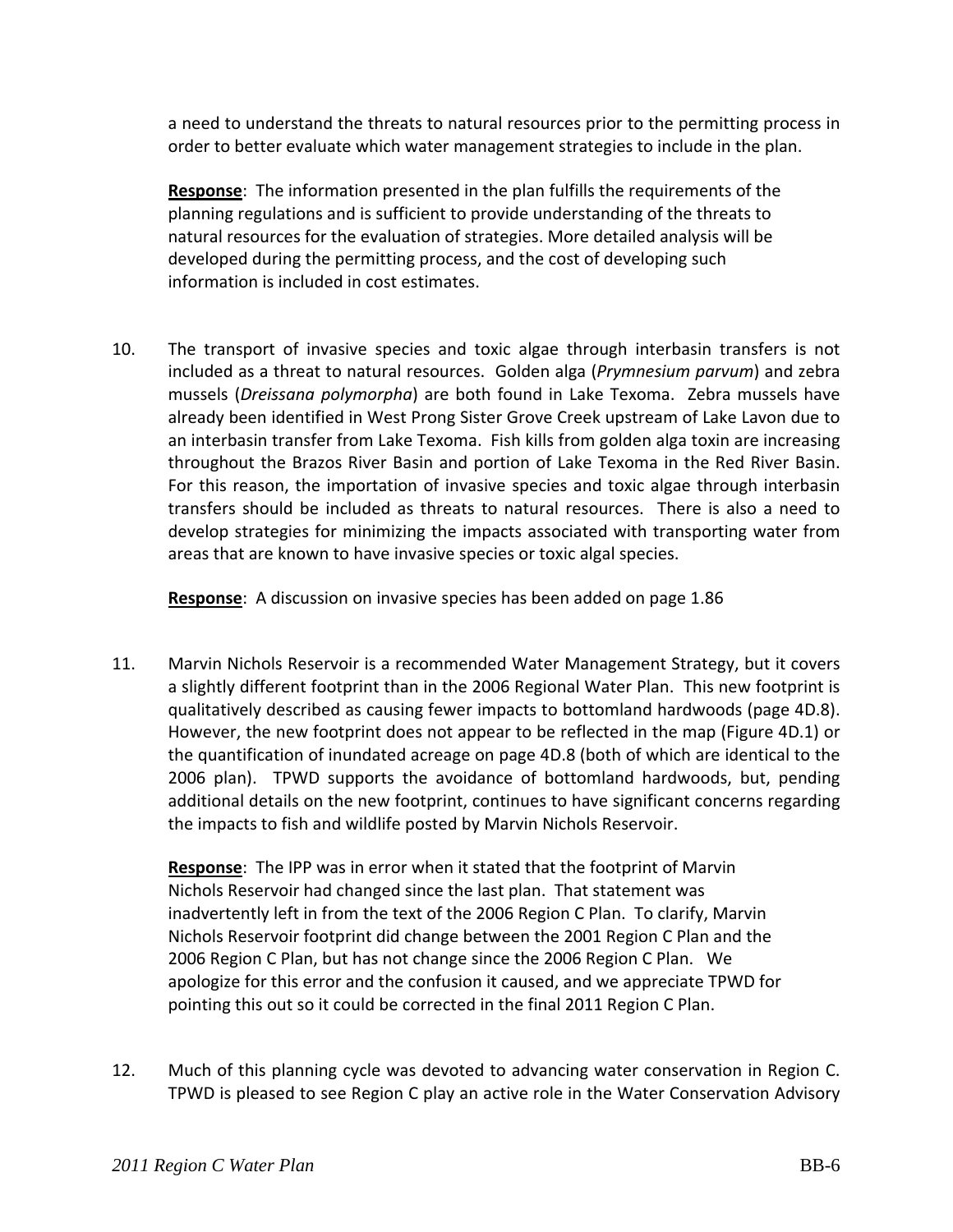council, funding water conservation awareness campaigns and implementing the water conservation strategies in the 2006 plan. It is even more encouraging to see that the basic and expanded water conservation packages have been enhanced for the 2011 plan and the region continues to plan to meet the 140 gpcd goal (with reuse) by 2020.

**Response**: Comment acknowledged.

13. With Region C projected to have 29% of the state's population by 2060 and the majority of water being used is for municipal supply, the region has a great opportunity to conserve water beyond the planned 135 gpcd by 2060. TPWD staff encourages the region to continue to pursue advanced strategies to conserve water.

**Response**: Comment acknowledged.

14. Tables 4B.3 and 6.7 project the total Region C demands at 2,924,157 acre‐feet per year in 2060 which differs from the total demand of 3,273,461 acre-feet per year listed in Chapter 2. The 2,924,157 acre‐feet per year appears to only be the 2060 municipal demand as shown in Table 2.3. You may wish to rectify this discrepancy in the final water plan.

**Response**: Tables 4B.3 and 6.7 were clarified to state that the demands are municipal demands not total demands.

15. TPWD staff appreciates the time the planning group gave to evaluating whether to recommend stream segments as ecologically unique. Although TPWD would have preferred to see stream segments be recommended as unique segments, it supports the planning group's legislative recommendation to form a working group comprised of representatives of TWDB, TPWD, TCEQ and the sixteen water planning regions to bring clarity, purpose, and direction to designating streams as ecologically unique.

## **Response**: Comment acknowledged

16. The plan calls for an approximate 25% surplus of water supply above the projected demand of 3.3 million acre‐feet per year for 2060. This amount of surplus (about 840,000 acre-feet per year) represents significant potential oversupply with corresponding significant potential impacts to natural resources.

**Response**: The surplus supplies in the plan are intended to guard against reduced supplies from droughts worse than the drought of record, projects that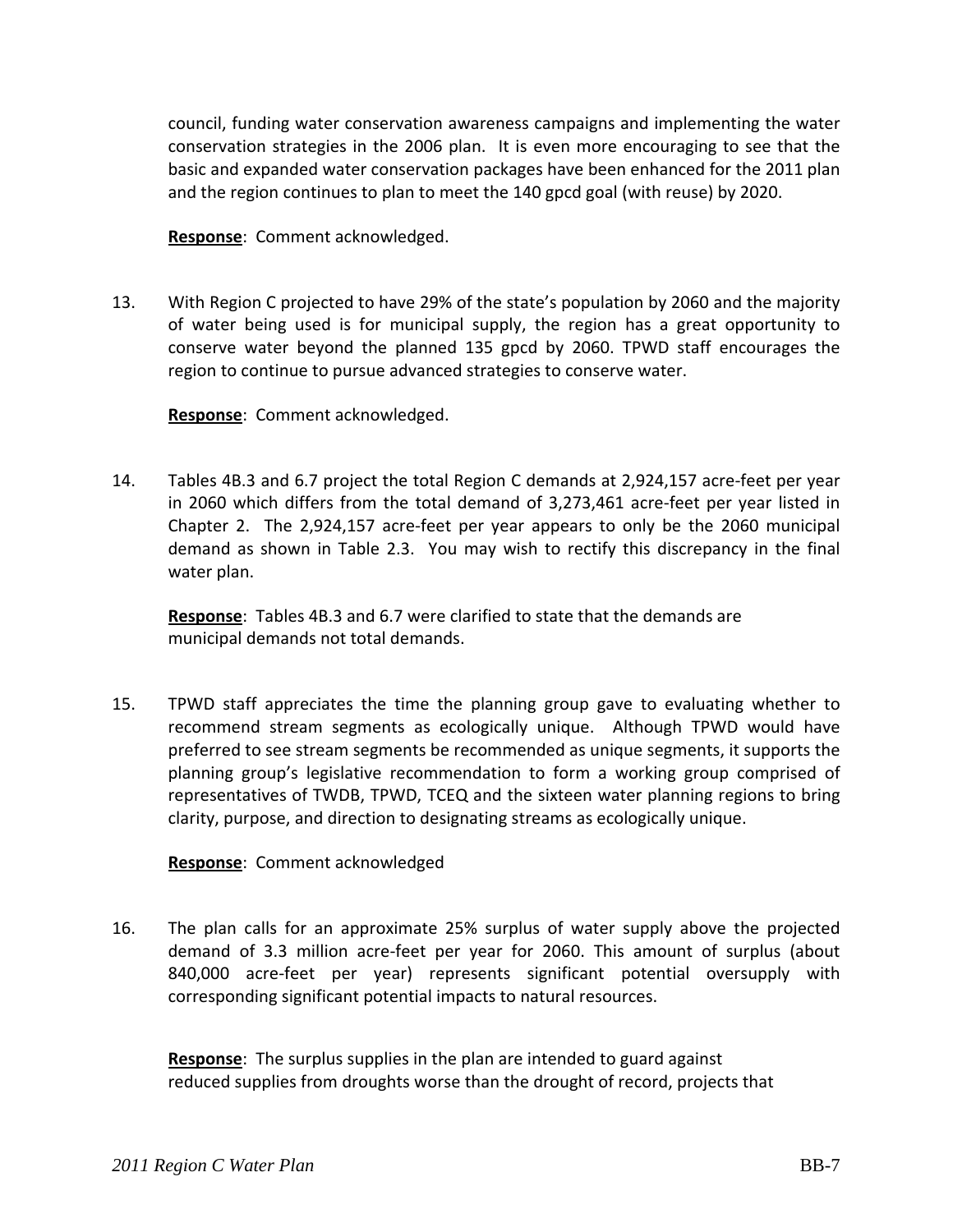cannot be developed or that are delayed, faster than projected growth, and needs beyond the planning period.

## **Summary of and Responses to Other Comments**

## **Sierra Club**

- Surplus supplies are not justified. **Response**: The surplus supplies in the plan are intended to guard against reduced supplies from droughts worse than the drought of record, projects that cannot be developed or that are delayed, faster than projected growth, and needs beyond the planning period.
- Approach ignores drought contingency plans. **Response**: Drought contingency plans are discussed on 4B.9 in Section 4B.
- Region C should not credit reuse as a conservation measure in considering the goal of 140 gallons per capita per day water use. **Response**: The goal of 140 gallons per capita per day water use was set in 2004 by the state's Water Implementation Task Force. In their report, it was clearly stated that the 140 gallons per capita per day was intended to include credit for indirect reuse.

#### **Other Comments**

- North Texas Commission
	- o Support for plan. **Response**: Comments noted.
- Dallas Regional Chamber
	- o Support for plan. **Response**: Comments noted.
- Arlington
	- o Numerous questions and suggestions
	- o Editorial changes regarding Lake Arlington supply and John F. Kubala Treatment Plant. **Response**: Changes incorporated throughout report.
	- o Suggest adding 10 am 6 pm watering restrictions to the model plan. **Response**: Added option of year round watering restrictions to Section 5.4 of the Model Conservation Plan in Appendix L.
- Athens MWA
	- o Move new groundwater well strategy from City of Athens to Athens MWA. **Response**: Changes made to both Athens and Athens MWA to reflect this.
- Bois D' Arc MUD
	- o Various comments on Fannin County Water Supply Study. **Response**: See responses incorporated directly into comments in section in Appendix AA.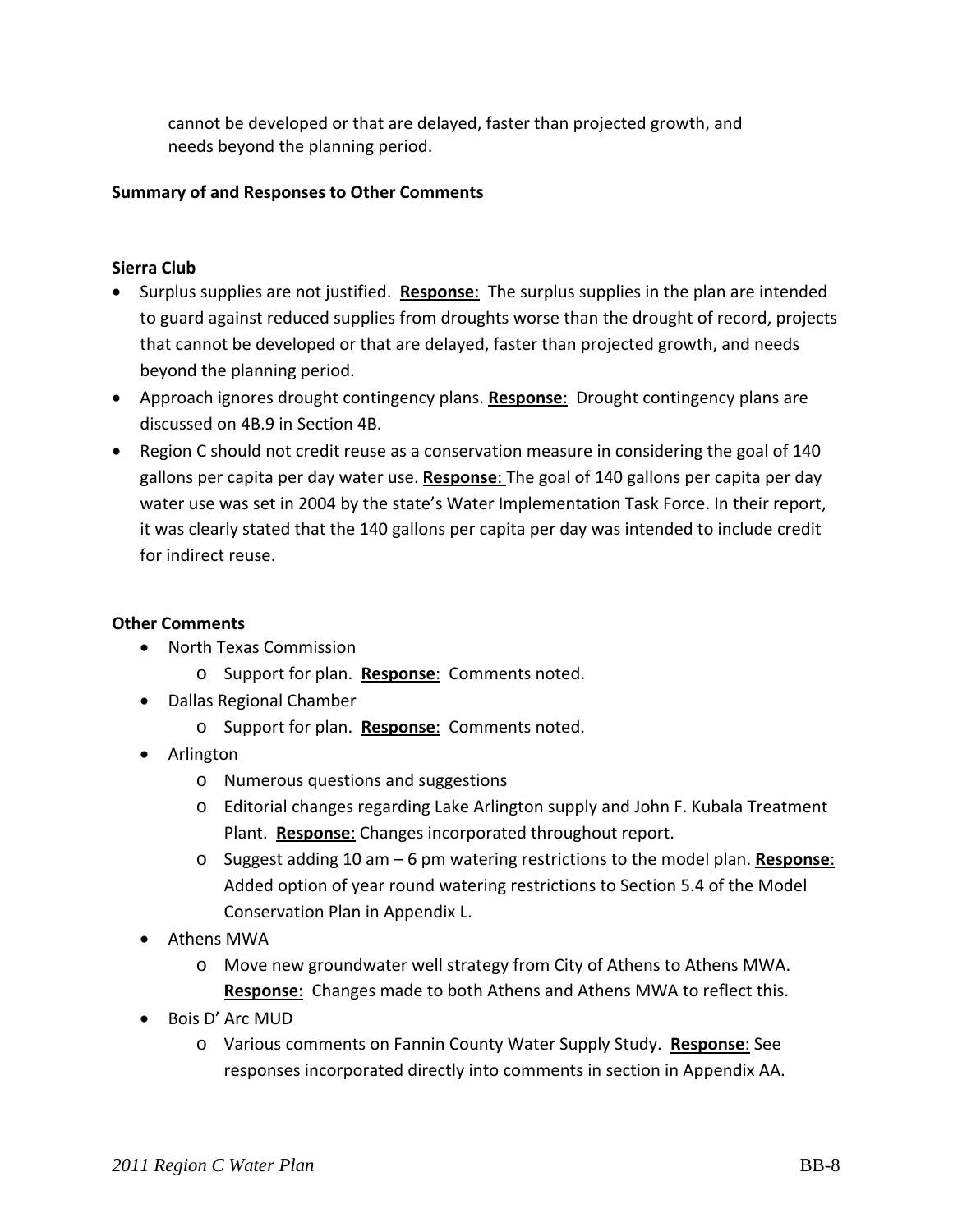- Celina
	- o Show timing of supply from NTMWD to be between 2010 and 2020 rather than 2020. **Response**: In the plan, all projects listed for 2020 are assumed to be developed between 2010 and 2020.
- Copeville SUD
	- o No mention of Copeville SUD in the plan. **Response**: Responded to Copeville SUD that they are included in Collin County Other.
- Crandall
	- o Adjustments to the amount needed from NTMWD and from Dallas Water Utilities (through Seagoville) **Response**: Unable to change approved demand projections. Discussed adjustments with Crandall's engineer, but were unable to reconcile changes into final plan. This WUG has been noted for further refinement in next planning round update (See Table 2.20).
- Dallas Water Utilities
	- o Lake Fastrill Replacement omitted from list of recommended strategies for DWU **Response**: Lake Fastrill Replacement has been added to the list of recommended strategies for DWU.
- Danville WCS
	- o Population projections too high (comments made via phone). **Response**: Unable to change approved demand projections. This WUG has been noted for further refinement in next planning round update (See Table 2.20).
- Denison
	- o Provided cost estimates for various planned water supply infrastructure projects. **Response**: Incorporated these costs into the Plan.
- East Cedar Creek FWSD
	- o Population projections adjustment (comments made via phone). **Response**: Unable to change approved demand projections. This WUG has been noted for further refinement in next planning round update (See Table 2.20).
- Ennis
	- o Numerous comments **Response**: After discussions with City staff, comments were addressed through footnotes to Table 4E.42.
- Garland
	- o Questions reuse as a supply for Garland (comments made via phone) **Response**: After discussions with City staff, comments were addressed through changes made to Table 4E.49.
- **•** Grand Prairie
	- o Provided information on timing and cost of strategies **Response**: After discussions with City staff, comments were addressed by incorporating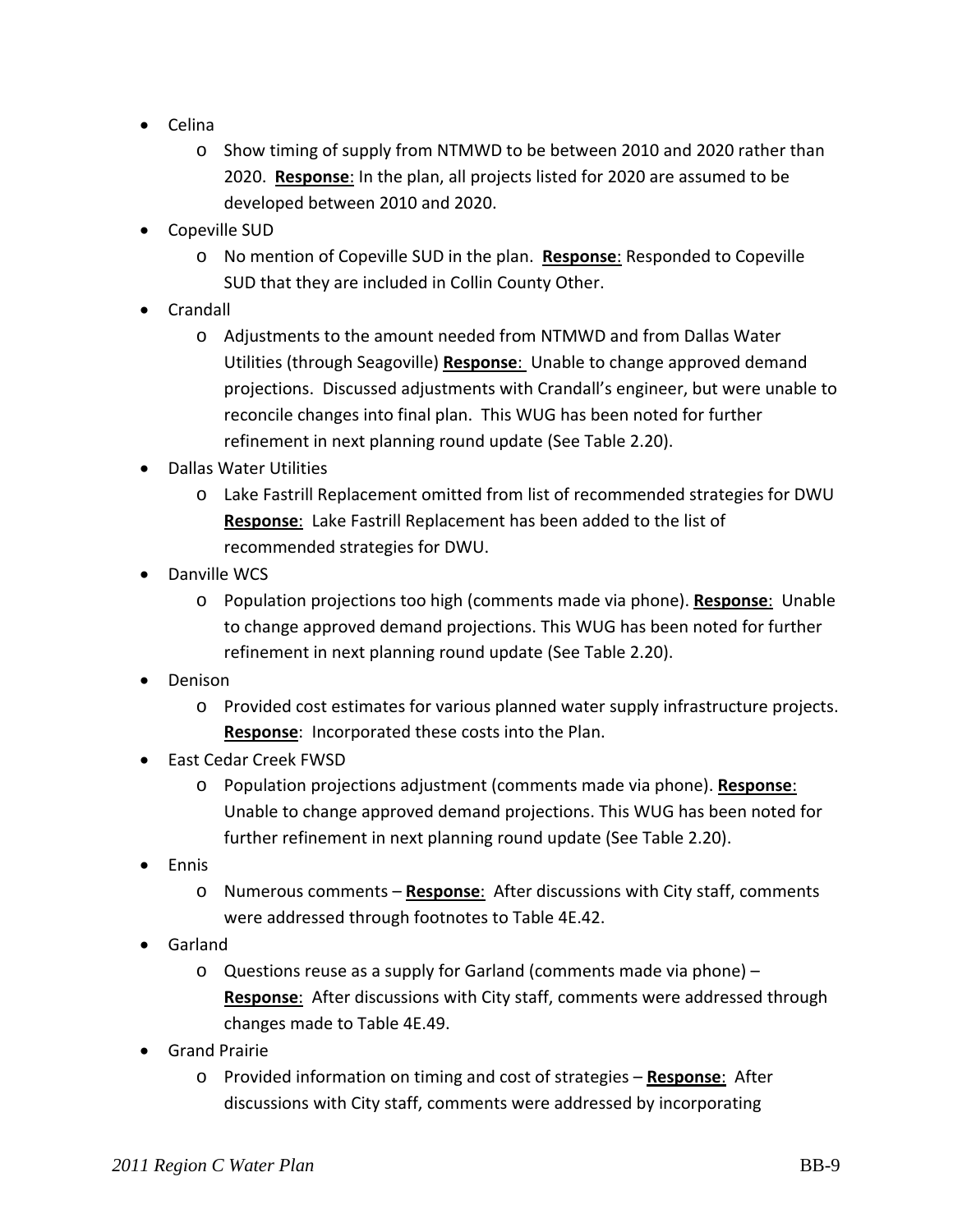suggested text changes and cost of groundwater wells. The cost of the Arlington project was incorporated as a footnote to Table 4E.52. Grand Prairie staff concurred that the additional Dallas supply originally suggested was not needed due to additional supplies from Midlothian, Mansfield, and Arlington. Dates of project development were not changed because in the plan, all projects listed for 2020 are assumed to be developed between 2010 and 2020.

- Greater Texas Utility Authority
	- o Include new Lake Texoma water right. **Response**: This new water right has been included throughout the plan.
	- o Include Lake Texoma pump station expansion as a water management strategy for GTUA and NTNWD. **Response**: This strategy has been included for both GTUA and NTMWD in Section 4E.
	- o Various other questions and comments specific to individual entities in Cooke and Fannin Counties. **Response**: Melissa – Costs mentioned are for supplemental wells to replace existing wells as necessary, not for expansion of groundwater use; Muenster – Cooke County Water Supply Project has been added as an Alternate Strategy.
- Haltom City
	- o Demand projections should be lower (comments made via phone). **Response**: Unable to change approved demand projections. This WUG has been noted for further refinement in next planning round update (See Table 2.20).
- Irving (comments made via multiple phone conversations)
	- o Include Chapman Booster Pump Station as a strategy for Irving as well as NTMWD – **Response**: This strategy has been included for Irving in Section 4F and NTMWD in Section 4E (as well as other sections throughout the report).
	- o Include alternative strategies for Irving (Marvin Nichols Reservoir, George Parkhouse North, George Parkhouse South, Ralph Hall, Wright Patman, and indirect reuse) **Response**: These strategies have been included for Irving in Section 4F as well as other sections throughout the report.
	- o Listed sponsors for Oklahoma water in Tables 4C.3 and 4C.5 do not match. Irving is a sponsor. **Response**: These tables have been reconciled to show Irving as a sponsor for Oklahoma water.
- Ladonia
	- o Supports creation of Lake Ralph Hall and adoption of *2011 Initially Prepared Region C Water Plan*; City of Ladonia needs dependable source of future water supply; Lake Ralph Hall will have positive economic impact, unify currently fragmented Caddo National Grasslands, and prevent further erosion and channelization of North Sulphur River. **Response**: Comments noted.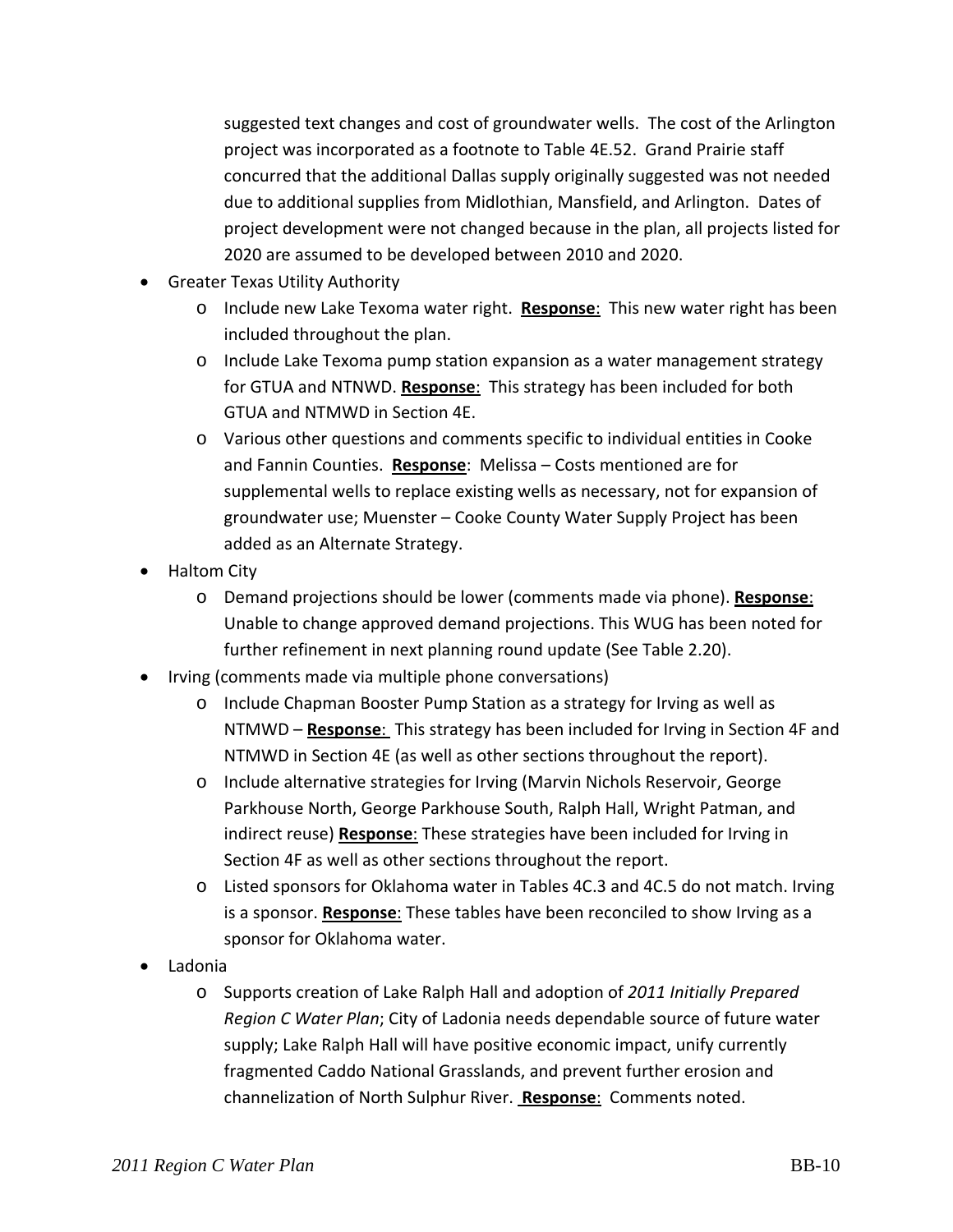- Melissa
	- o Provided information on new water supply connection to North Texas Municipal Water District. **Response**: Incorporated this project and cost estimate into the Plan.
- Midlothian
	- o Comments on current and potential wholesale supplies from the city. **Response**: Adjusted the amount of supply from Midlothian to Rockett SUD throughout the report.
- Runaway Bay
	- o Questions about planning process (via phone) **Response**: Consultants contact city and answered general questions. No change to the report necessary.
- Upper Trinity Regional WD
	- o Support for plan. **Response**: Comment noted.
	- o Suggested wording changes **Response**: Incorporated suggested changes.
	- o Comments on cost estimates **Response**: Updated cost estimate for Lake Ralph Hall.
- Written comments from individuals not representing public entities:
	- o Concern over water taste. **Response**: Forwarded comments to supplier.
	- o Need for more conservation and opposition to reservoirs. **Response**: Comments noted.
	- o Concern over placement of wastewater treatment plant on Mary's Creek. **Response**: RCWPD does not make recommendations regarding placement of wastewater treatment plants. No change made to report.
	- o Suggested changes to rainfall and runoff measurement units; Desalination of groundwater not cost effective; specific comments regarding water quality; support of brush control as water management strategy; advocate population control. **Response**: Comments noted.
	- o Need more conservation and less wasting of water; no need to spend taxpayer money on new reservoirs. **Response**: Comments noted.
	- o Several specific comments and advocacy for slowing population growth until additional water resources are in place. **Response**: Considered individual comments. RCWPG does not control population growth.

## **Other Changes to the IPP**

- Rewrite of Section 4F to include a separate discussion for each supplier.
- Addition of Socio-Economic Analysis by TWDB
- Addition of Infrastructure Funding report generated from Survey of Water Suppliers